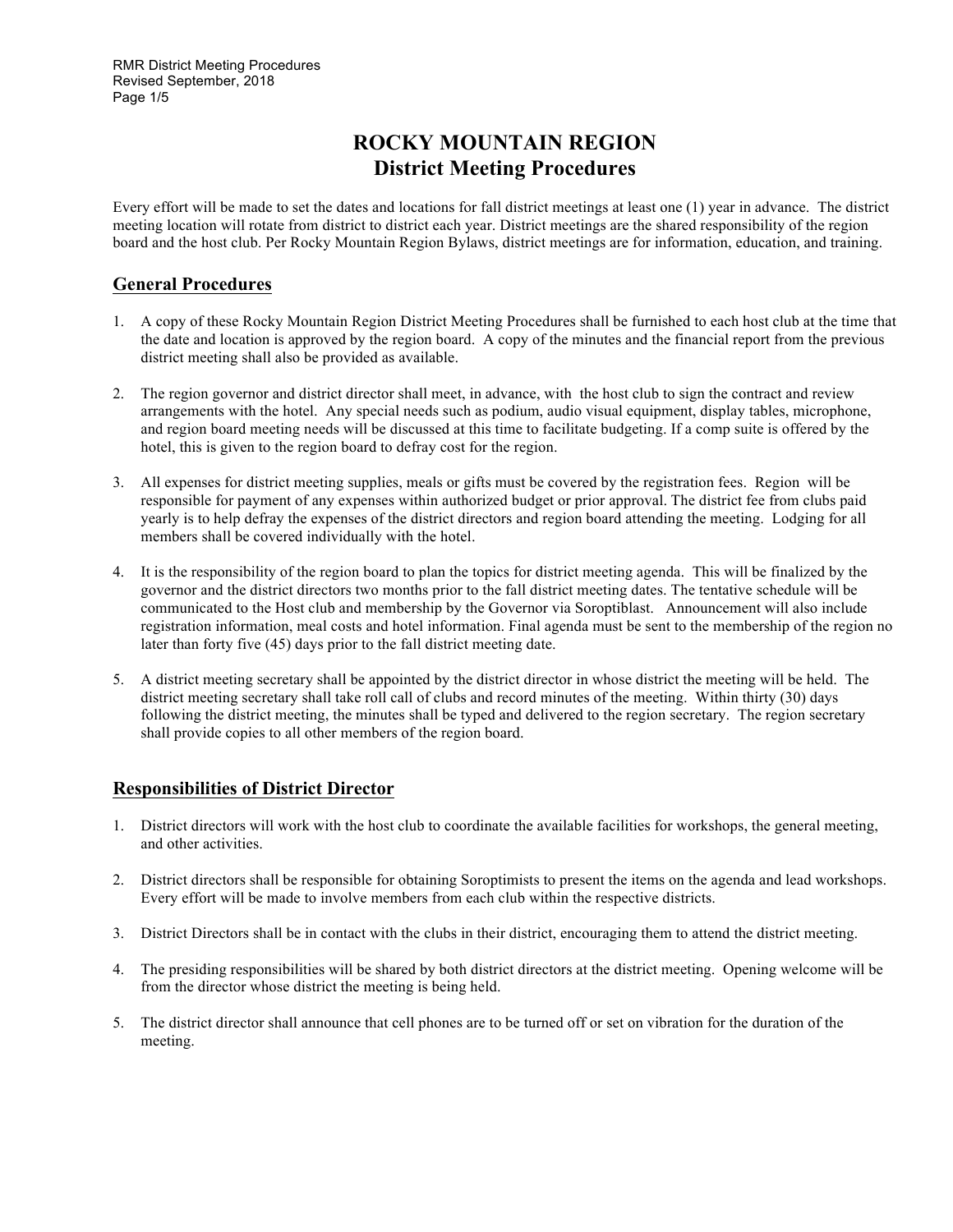### **Responsibilities of the Host Club**

- 1. The facilities are the responsibilities of the host club. A two-day event shall be planned by the region board, beginning no later than 9 a.m. on Saturday and ending no later than noon on Sunday. Meals should be planned for Saturday noon and evening plus breakfast or brunch/lunch on Sunday. Meal cost should be kept to a minimum.
- 2. The host club will locate a meeting facility with a large room for the general meeting and meal service. General sessions will be set-up classroom style. If it is determined to use workshops, arrangements must be made for those room requirements.
- 3. If requested by the region governor, the host club shall provide facilities for a Club Presidents and Club Treasurers breakfast.
- 4. The host club will pay special attention to meal reservations--and in making guarantees on meals. All hotels can find more food, but you pay for what you guarantee.
- 5. When requested by the region board and district directors, the host club will assist in obtaining keynote speakers, workshop leaders, or entertainment to enhance the meeting.
- 6. If possible a Saturday night event can be planned away from the hotel. Host Club will request payments from Region Governor/Treasurer with prior Board approved budgeted items or prior approved items.
- 7. The host club will set a registration fee that includes costs for meals (and gratuity), registration materials, facilities, speakers, and taxes as required. Every effort should be made to keep registration costs at a minimum.
- 8. The following categories need to be considered when planning registration fees. It is recommended that clubs attempt to secure speakers, entertainment, etc. free gratis whenever possible:
	- 1. Gratuity, meals only
	- 2. Meal costs including guest speaker meal costs
	- 3. Taxes
	- 4. Miscellaneous--postage and photocopying
	- 5. Hotel meeting room charges
	- 6. Guest honorarium and expenses
	- 7. Audio visual equipment rental
	- 8. Include a \$2.50 to \$5.00 cushion for unexpected expenses
- 10. At the spring conference preceding the district meeting, the host clubs will issue an invitation to attend the district meetings.
- 11. The host clubs shall provide information to the "Soroptiblast" Chair, according to published deadline, for inclusion in the appropriate issue.
- 12. The following information must be sent to the appropriate clubs in the districts no later than forty five days (45) before district meetings to provide clubs an opportunity to notify all members. This is to be sent to all members of the region board and posted on the RMR Web Site forty five days (45) prior to the meeting date. Mailings shall include registration information, meal costs, hotel information, tentative agenda, and travel directions.
- 13. The deadline for registration shall be ten (10) days prior to the date of district meeting. A late fee, if assessed, may not exceed \$15.00, to be determined by the host club. Fees are transferrable but not refundable.
- 14. Within forty five days (45) following the district meeting, the Region Treasurer hall prepare a financial report. The report shall be delivered to the Host Club and the region board.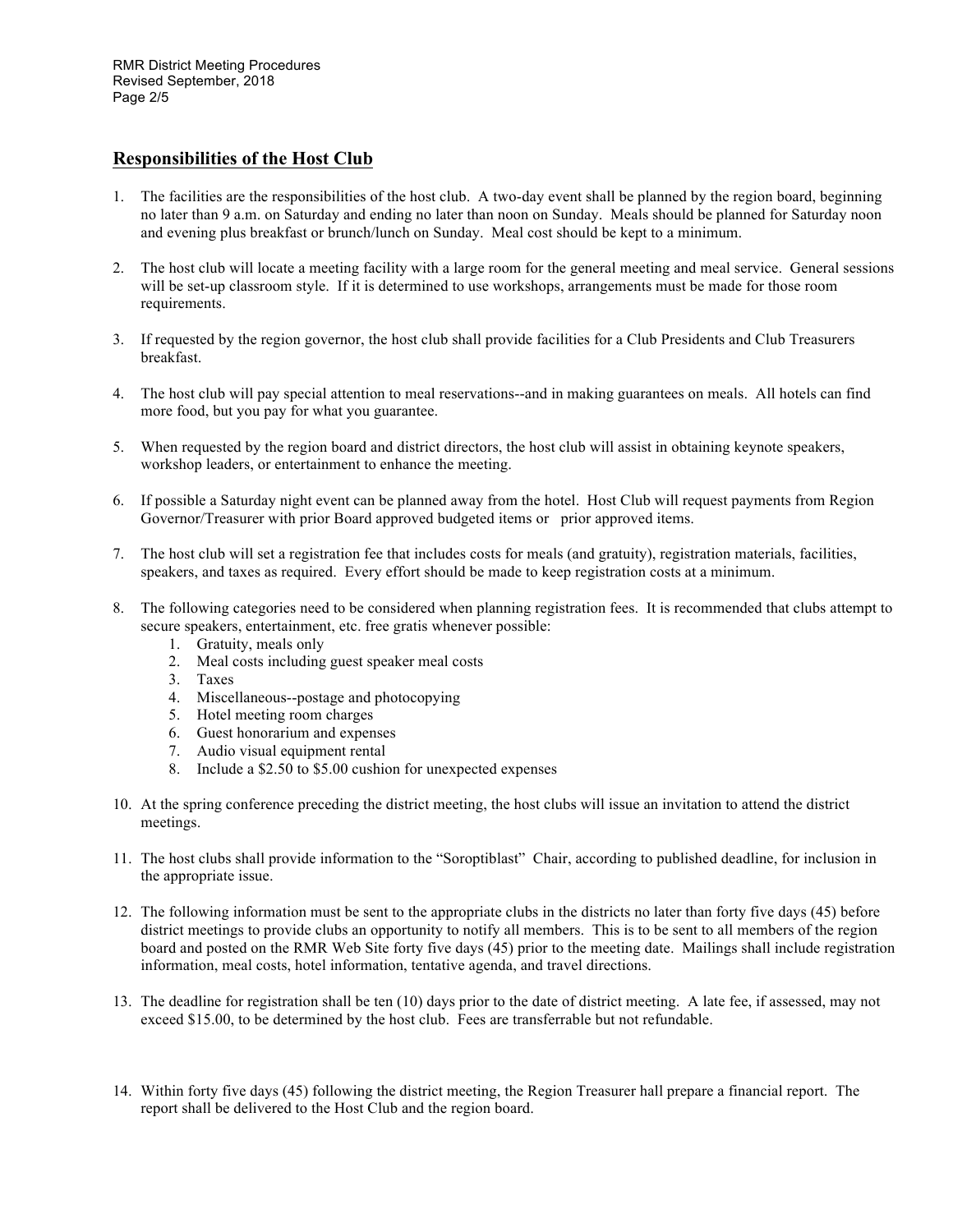RMR District Meeting Procedures Revised September, 2018 Page 3/5

- 15. Each club in the region has unique resources and members with special talents. The region board and host club shall make every effort to include all members of the club and work with the district directors and governor to insure a meeting which will be educational and worthwhile to those who attend.
- 16. The Region Secretary is responsible for providing an evaluation to the Host Club to be included in attendees registration packet which will be collected at the meeting and given to the Region Secretary.

#### **Protocol for District Meetings**

- 1. Region Board members are not seated up front at district meetings since there is no formal business to occur. Board members will be seated with the membership at the meetings. No head table is necessary.
- 2. Only the U.S. flag will be displayed.
- 3. Clubs do not bring banners to the district meetings.
- 4. There is no formal welcome of dignitaries.
- 5. Board Members are introduced at the first session of the district meeting.
- 6. Roll call of clubs present is taken by the District Secretary.
- 7. No adoption of the meeting agenda is needed since there is not official region business being conducted.
- 8. Designation of a theme is at the discretion of the host club.
- 9. If desired decorations for Saturday Dinner need to be included in Budget with Board approval.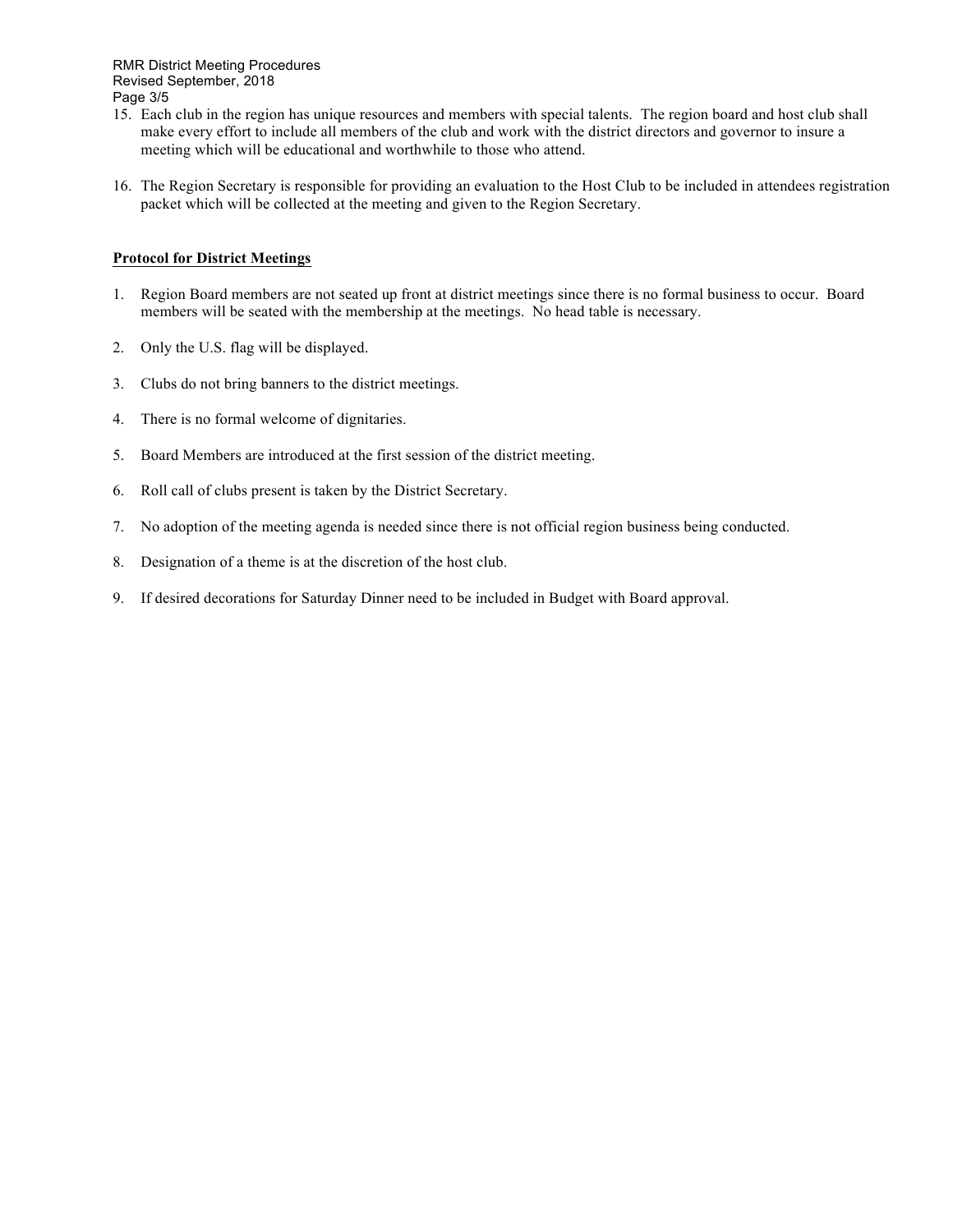RMR District Meeting Procedures Revised September, 2018 Page 4/5

## **Evaluation Template**

# **Soroptimist International District Meeting**

Date. Location

 **Your feedback is important to us.** Please take the time to fill out this evaluation throughout the conference. Forms should be completed by Sunday afternoon and dropped off at the registration table.

Please rate the sessions/workshops below using the following scale.

(Rating scale: **1-Not Valuable, 2-Somewhat Valuable, 3-Valuable, 4-Very Valuable, N/A=did not attend**)

### **DAY – DATE**

| <b>General Session</b><br>Introductions & Recognitions-<br>N/A                         | $\mathbf{1}$ | $\overline{2}$ | $\overline{3}$ | $\overline{4}$ |
|----------------------------------------------------------------------------------------|--------------|----------------|----------------|----------------|
| Comments:                                                                              |              |                |                |                |
| <b>Reports and Updates</b><br><b>SIA Convention Impressions - Convention Attendees</b> |              |                |                |                |
| Convention Messages & Governor's Project -<br>N/A                                      | $\mathbf{1}$ | $\overline{2}$ | $\overline{3}$ | $\overline{4}$ |
| Region Fundraiser Presentation -<br>N/A                                                | $\mathbf{1}$ | $\overline{2}$ | $\overline{3}$ | $\overline{4}$ |
| FUN-draiser<br>N/A                                                                     | $\mathbf{1}$ | $\sqrt{2}$     | $\mathfrak{Z}$ | $\overline{4}$ |
| Comments:                                                                              |              |                |                |                |
| <b>General Session</b>                                                                 |              |                |                |                |
| Topic/Speaker<br>$\rm N/A$                                                             | $\mathbf{1}$ | $\overline{2}$ | $\overline{3}$ | $\overline{4}$ |
| Topic/Speaker<br>N/A                                                                   | $\mathbf{1}$ | $\overline{2}$ | $\overline{3}$ | $\overline{4}$ |
| Comments:                                                                              |              |                |                |                |
| <b>Luncheon Speaker</b><br>Topic/Speaker<br>N/A                                        | $\mathbf{1}$ | $\overline{2}$ | $\mathfrak{Z}$ | $\overline{4}$ |
| Comments:                                                                              |              |                |                |                |
| <b>Breakout Workshops:</b><br>1. Topic/Leader                                          | $\mathbf{1}$ | $\overline{2}$ | $\mathfrak{Z}$ | 4              |